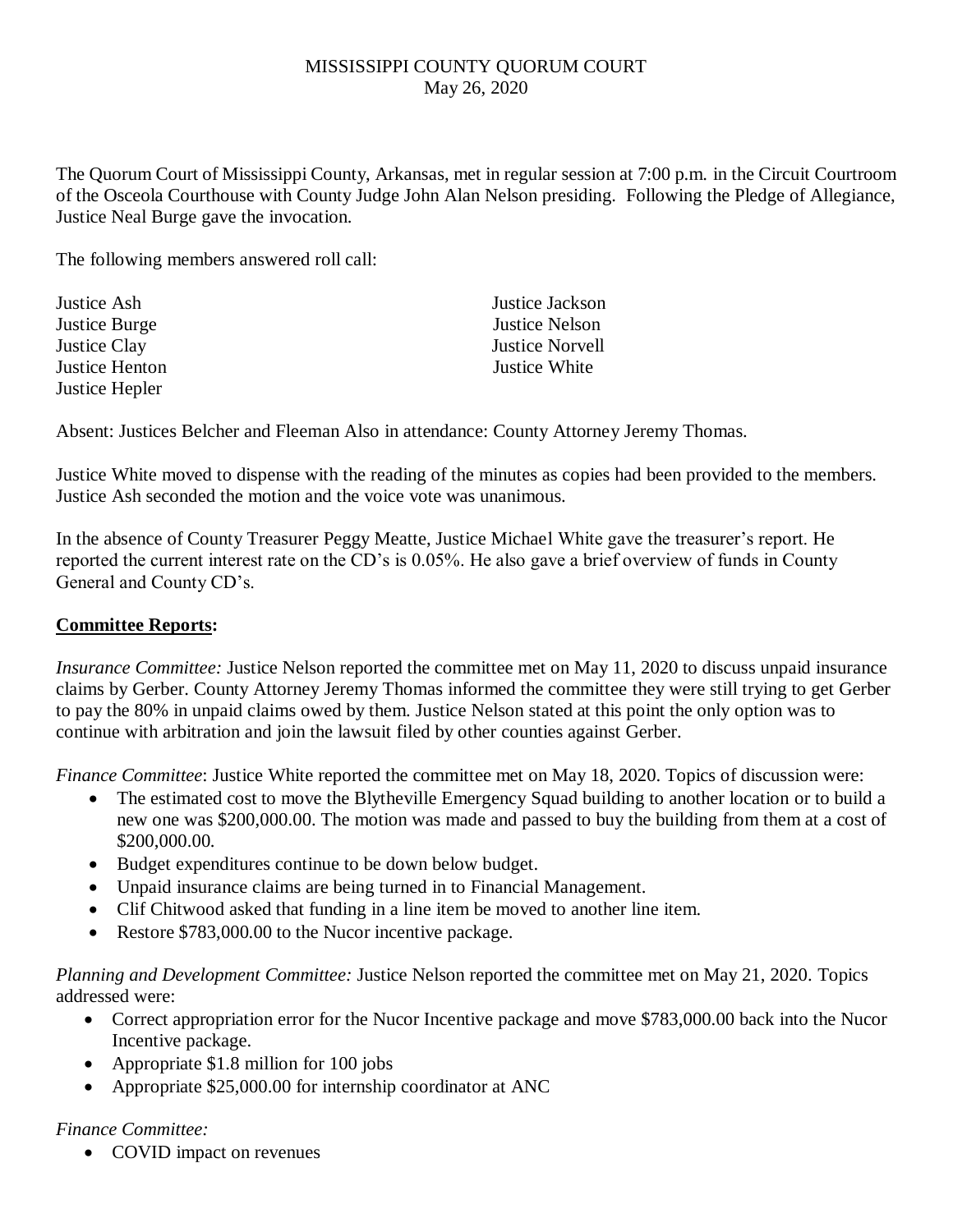- Reviewing letter from Taylor Marshall of Friday Law Firm
- Appraisal for the Blytheville Emergency Squad building
- Sheriff's lawsuit settled for \$38,021.5
- Energy and Property committee would meet, review and approve all expenditures before the money is spent on the courthouse renovations.

The clerk was asked to read a resolution titled: A RESOLUTION OF THE QUORUM COURT OF MISSISSIPPI COUNTY, ARKANSAS, TO AUTHORIZE THE COUNTY JUDGE TO EXECUTE AN ADMINISTRATIVE CONTRACT WITH THE GREAT RIVER ECONOMIC DEVELOPMENT FOUNDATION, FOR THE ADMINISTRATION OF THE AEDC BLOCK GRANT PROGRAM FOR A COMMUNITY DEVELOPMENT PROJECT: MISSISSIPPI COUNTY HOSPITAL SYSTEM COVID-19 EMERGENCY ASSISSTANCE. Following the reading by the clerk, Justice White moved for adoption, Justice Ash seconded and the vote was: Aye --- Ash, Burge, Clay, Henton, Hepler, Jackson, Nelson, Norvell and White; Nay --- None: Absent--- Belcher and Fleeman. R-2020-05 was adopted by the court.

The clerk was asked to read a resolution titled: A RESOLUTION AUTHORIZING THE SUBMITTAL OF AN APPLICATION FOR ACEDP GRANT FUNDS TO THE STATE OF ARKANSAS. Following the reading by the clerk, Justice White moved for adoption, Justice Nelson seconded and the vote was: Aye --- Ash, Burge, Clay, Henton, Hepler, Jackson, Nelson, Norvell and White; Nay --- None: Absent--- Belcher and Fleeman. R-2020-06 was adopted by the court.

The clerk was asked to read a resolution titled: A RESOLUTION APPROVING THE PURCHASE OF REAL ESTATE AND EQUIPMENT, AND FOR OTHER PURPOSES. Following the reading by the clerk, Justice White moved for adoption, Justice Burge seconded and the vote was: Aye --- Ash, Burge, Clay, Henton, Hepler, Jackson, Nelson, Norvell and White; Nay --- None: Absent--- Belcher and Fleeman. R-2020-07 was adopted by the court.

The clerk was asked to read a resolution titled: A RESOLUTION SETTING FORTH PROVISIONS FOR THE OVERSIGHT OF THE CONSTRUCTION AND RENOVATION OF THE MISSISSIPPI COUNTY COURTHOUSES, AND FOR OTHER PURPOSES. Following the reading, Justice Jackson moved for adoption, Justice Norvell seconded and the vote was: Aye --- Ash, Burge, Clay, Henton, Hepler, Jackson, Nelson, Norvell and White; Nay --- None: Absent--- Belcher and Fleeman. R-2020-08 was adopted by the court.

The clerk was asked to read an ordinance titled: AN ORDINANCE AMENDING MISSISSIPPI COUNTY ORDINANCE NO. O-94-12, AND FOR OTHER PURPOSES. At this time, Justice Burge recused himself from the vote on this ordinance due to him serving as a MCEC Board Member. Following the reading by the clerk, Justice Nelson moved for adoption, Justice Jackson seconded and the vote was: Aye --- Ash, Clay, Henton, Hepler, Jackson, Nelson, Norvell and White; Nay --- None: Absent--- Belcher and Fleeman. Justice White informed the court this ordinance required three readings and made a motion to suspend the rules and advance to the second reading by title only, Justice Ash seconded and the voice vote was: Aye --- Ash, Clay, Henton, Hepler, Jackson, Nelson, Norvell and White; Nay --- None: Absent--- Belcher and Fleeman. Following the second reading by title only, Justice Ash moved to suspend the rules and proceed to the third reading by title only, Justice White seconded and the voice vote was: Aye --- Ash, Clay, Henton, Hepler, Jackson, Nelson, Norvell and White; Nay --- None: Absent--- Belcher and Fleeman. Following the third reading by title only, Justice White moved for adoption, Justice Ash seconded and the voice vote was: Aye --- Ash, Clay, Henton, Hepler, Jackson, Nelson, Norvell and White; Nay --- None: Absent--- Belcher and Fleeman. O-2020-18 was adopted by the court.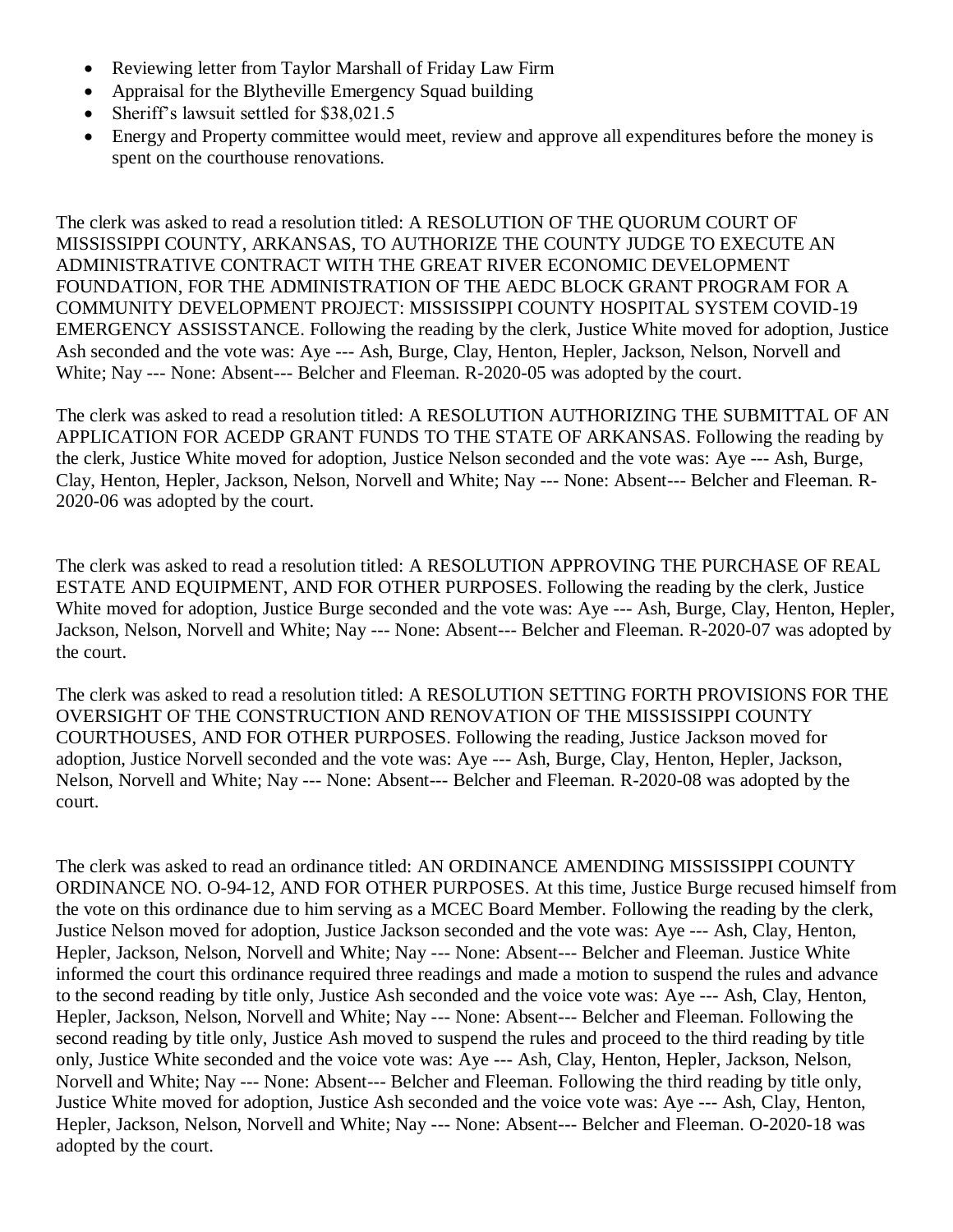The clerk was asked to read an ordinance titled: AN ORDINANCE CHANGING THE BI-WEEKLY PAY PERIOD FOR MISSISSIPPI COUNTY EMPLOYEES, AND FOR OTHER PURPOSES. Following the reading, Justice Ash moved for adoption, Justice Nelson seconded and the vote was: Aye --- Ash, Burge, Clay, Henton, Hepler, Jackson, Nelson, Norvell and White; Nay --- None: Absent--- Belcher and Fleeman. O-2020-19 was adopted by the court.

The clerk was asked to read an ordinance titled: AN ORDINANCE AUTHORIZING/MODIFYING APPROPRIATIONS FOR THE FUNDING OF THE PURCHASE OF REAL ESTATE AND EQUIPMENT, AND FOR OTHER PURPOSES. Following the reading, Justice Nelson moved for adoption, Justice Ash seconded and the vote was: Aye --- Ash, Burge, Clay, Henton, Hepler, Jackson, Nelson, Norvell and White; Nay --- None: Absent--- Belcher and Fleeman. O-2020-20 was adopted by the court.

The clerk was asked to read an ordinance titled: AN ORDINANCE AUTHORIZING/MODIFYING APPROPRIATIONS FOR THE FUNDING OF A CERTAIN ECONOMIC DEVELOPMENT PROJECT, AND FOR OTHER PURPOSES. Following the reading, Justice Nelson moved for adoption, Justice Burge seconded and the vote was: Aye --- Ash, Burge, Clay, Henton, Hepler, Jackson, Nelson, Norvell and White; Nay --- None: Absent--- Belcher and Fleeman. O-2020-21 was adopted by the court.

The clerk was asked to read an ordinance titled: AN ORDINANCE AUTHORIZING/MODIFYING APPROPRIATIONS FOR THE OPERATION OF THE MISSISSIPPI COUNTY GOVERNMENT, INCLUDING AN APPROPRIATION FOR A NUCOR STEEL ARKANSAS INCENTIVE AWARD, AND FOR OTHER PURPOSES. Following the reading, Justice Nelson moved for adoption, Justice Burge seconded and the vote was: Aye --- Ash, Burge, Clay, Henton, Hepler, Jackson, Nelson, Norvell and White; Nay --- None: Absent--- Belcher and Fleeman. O-2020-22 was adopted by the court.

The clerk was asked to read an ordinance titled: AN ORDINANCE AUTHORIZING/MODIFYING APPROPRIATIONS FOR THE FUNDING OF A CERTAIN ECONOMIC DEVELOPMENT PROJECT, AND FOR OTHER PURPOSES. Following the reading, Justice Nelson moved for adoption, Justice White seconded and the vote was: Aye --- Ash, Burge, Clay, Henton, Hepler, Jackson, Nelson, Norvell and White; Nay --- None: Absent--- Belcher and Fleeman. O-2020-23 was adopted by the court.

The clerk was asked to read an ordinance titled: AN ORDINANCE AUTHORIZING/MODIFYING APPROPRIATIONS FOR EMPLOYEE EXPENSES FOR ARKANSAS NORTHEASTERN COLLEGE, AND FOR OTHER PURPOSES. Following the reading, Justice White moved for adoption, Justice Jackson seconded and the vote was: Aye --- Ash, Burge, Clay, Henton, Hepler, Jackson, Nelson, Norvell and White; Nay --- None: Absent--- Belcher and Fleeman. O-2020-24 was adopted by the court.

The clerk was asked to read an ordinance titled: AN ORDINANCE AUTHORIZING/MODIFYING APPROPRIATIONS FOR OPERATION OF MISSISSIPPI COUNTY GOVERNMENT, INCLUDING REMOVAL OF CERTAIN FUNDS PREVIOUSLY APPROPRIATED FOR THE CONSTRUCTION AND RENOVATION OF THE MISSISSIPPI COUNTY COURTHOUSES, AND FOR OTHER PURPOSES. Following the reading, Justice White moved for adoption, Justice Ash seconded and the vote was: Aye --- Ash, Burge, Clay, Henton, Hepler, Jackson, Nelson, Norvell and White; Nay --- None: Absent--- Belcher and Fleeman. O-2020-25 was adopted by the court.

The clerk was asked to read an ordinance titled: AN ORDINANCE AUTHORIZING/MODIFYING APPROPRIATIONS FOR OPERATION OF MISSISSIPPI COUNTY GOVERNMENT, INCLUDING AN APPROPRIATION FOR THE PAYMENT OF COURT-ORDERED ATTORNEYS' FEES AND COSTS, AND FOR OTHER PURPOSES. Following the reading, Justice White moved for adoption, Justice Norvell